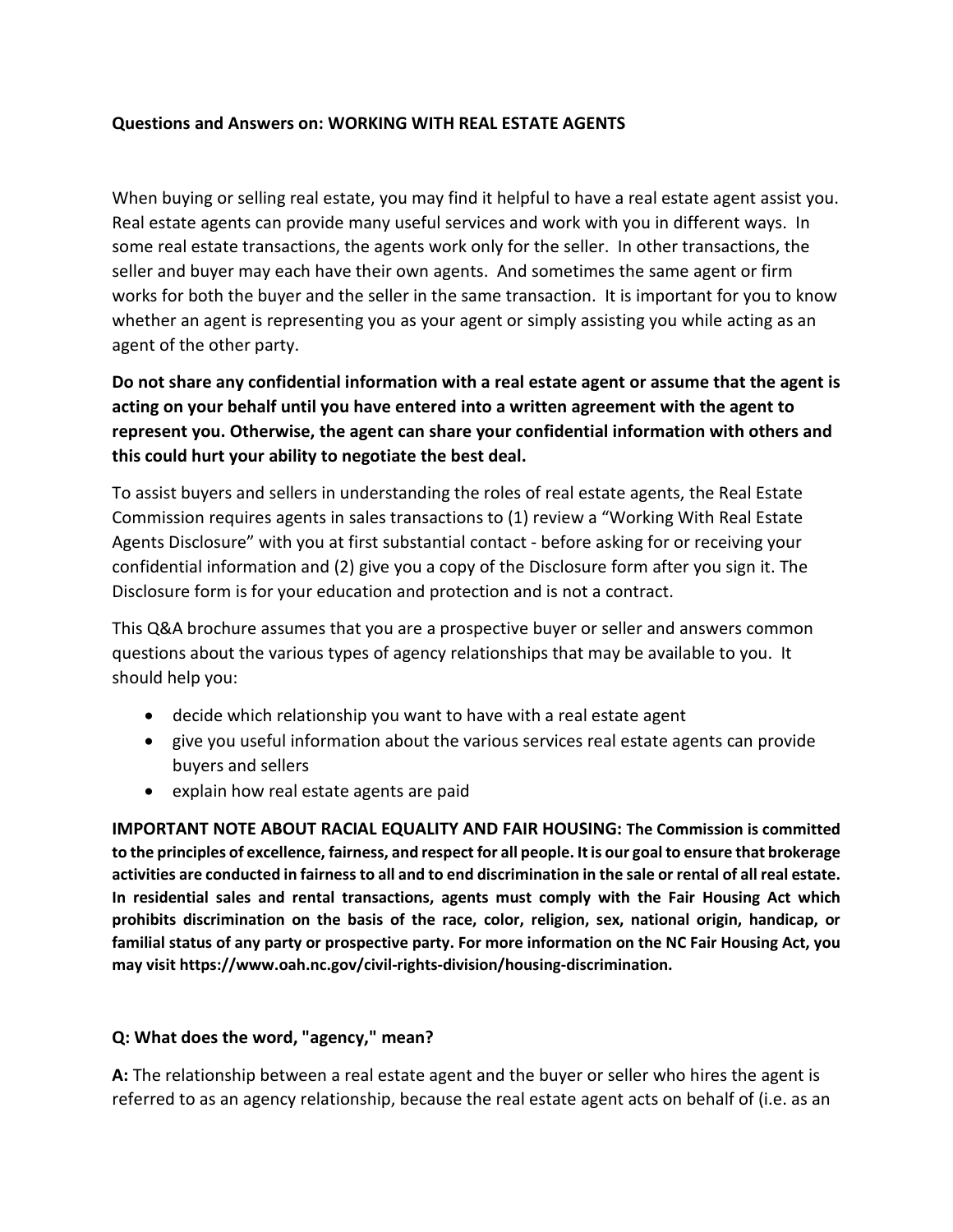agent for) the buyer or seller (the "client"). In an agency relationship, the agent has certain duties and responsibilities to their client.

## **Q: What is an agency agreement?**

**A:** An agency agreement is a contract between you and a real estate firm that authorizes the firm and its agents to represent you. The agency agreement between buyers and agents is typically called a "Buyer Agency Agreement"; between sellers and agents, a "Listing Agreement." Be sure to read and understand the agency agreement before you sign it. If you do not understand it, ask the agent to explain it. If you still do not understand, you may want to consult an attorney before signing the agreement. Your agent must give you a copy of the agreement after you sign it.

# **Q: Is there a "standard" length of time for agency agreements?**

**A:** No. The term or length of an agency agreement is negotiable. Real estate agents are allowed to determine their own policies for the lengths of their agency agreements. However, a prospective buyer or seller may request a different length of time than proposed by an agent. If an agreement cannot be reached with the agent, the buyer or seller may seek another real estate agent willing to agree to a different length of time. Every agency agreement must have a definite expiration date.

# **Q: Is there a "standard" fee for real estate agents?**

**A:** No. The amount or percentage of an agent's compensation is negotiable. Real estate firms are allowed to determine their own compensation policies. However, a prospective buyer or seller may request a different fee. If an agreement cannot be reached with the agent, the buyer or seller may seek another real estate agent willing to agree to a different fee.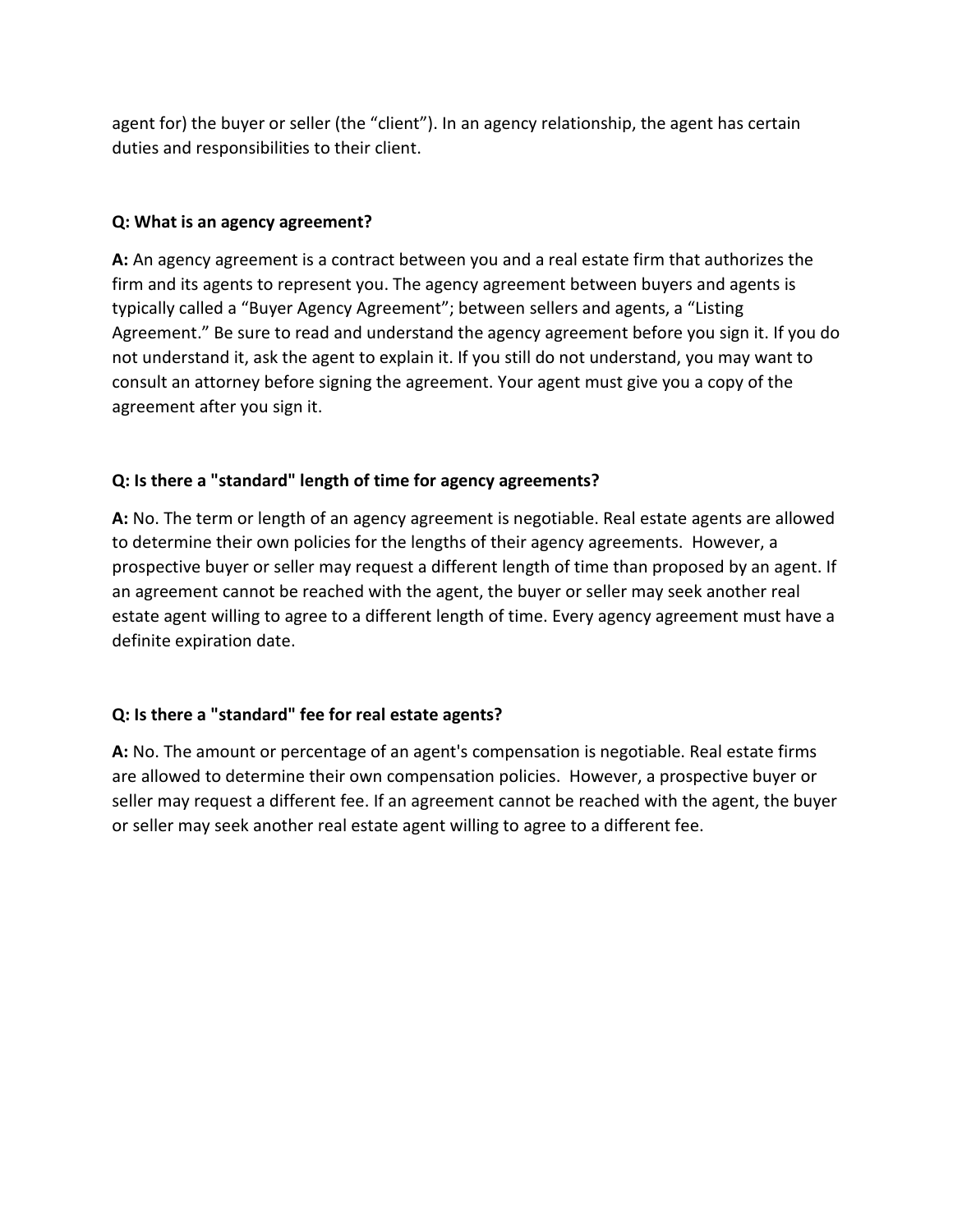# **Q&As for SELLERS**

## **Q: I want to sell my property. What do I need to know about working with real estate agents?**

**A:** If you own real estate and want to sell it, you may want to "list" your property for sale with a real estate firm. If so, you will sign a written "listing agreement" authorizing the firm and its agents to represent you as your "listing" agent in your dealings with buyers. The real estate firm must enter into a written listing agreement with you before it is allowed to begin marketing or showing your property to prospective buyers or taking any other steps to help you sell your property. The listing firm may ask you to allow agents from other firms to show your property to their buyer-clients.

## **Q: What are a listing agent's duties to a seller?**

**A:** The listing firm and its agents must • promote your best interests • be loyal to you • follow your lawful instructions • provide you with all material facts that could influence your decisions • use reasonable skill, care and diligence, and • account for all monies they handle for you. Once you have signed the listing agreement, the firm and its agents may not give any confidential information about you to prospective buyers or their agents during the agency relationship without your permission. But until you sign the listing agreement, you should avoid telling the listing agent anything you would not want a buyer to know.

## **Q: What services might a listing agent provide?**

**A:** To help you sell your property, a listing firm and its agents will offer to perform a number of services for you. These may include • helping you price your property • advertising and marketing your property • giving you all required property disclosure forms for you to complete • negotiating for you the best possible price and terms • reviewing all written offers with you and • otherwise promoting your interests.

#### **Q: How is the listing firm compensated?**

**A:** For representing you and helping you sell your property, you will pay the listing firm a sales commission or fee. The listing agreement must state the amount or method for determining the sales commission or fee and whether you will allow the firm to share its sales commission with agents representing the buyer.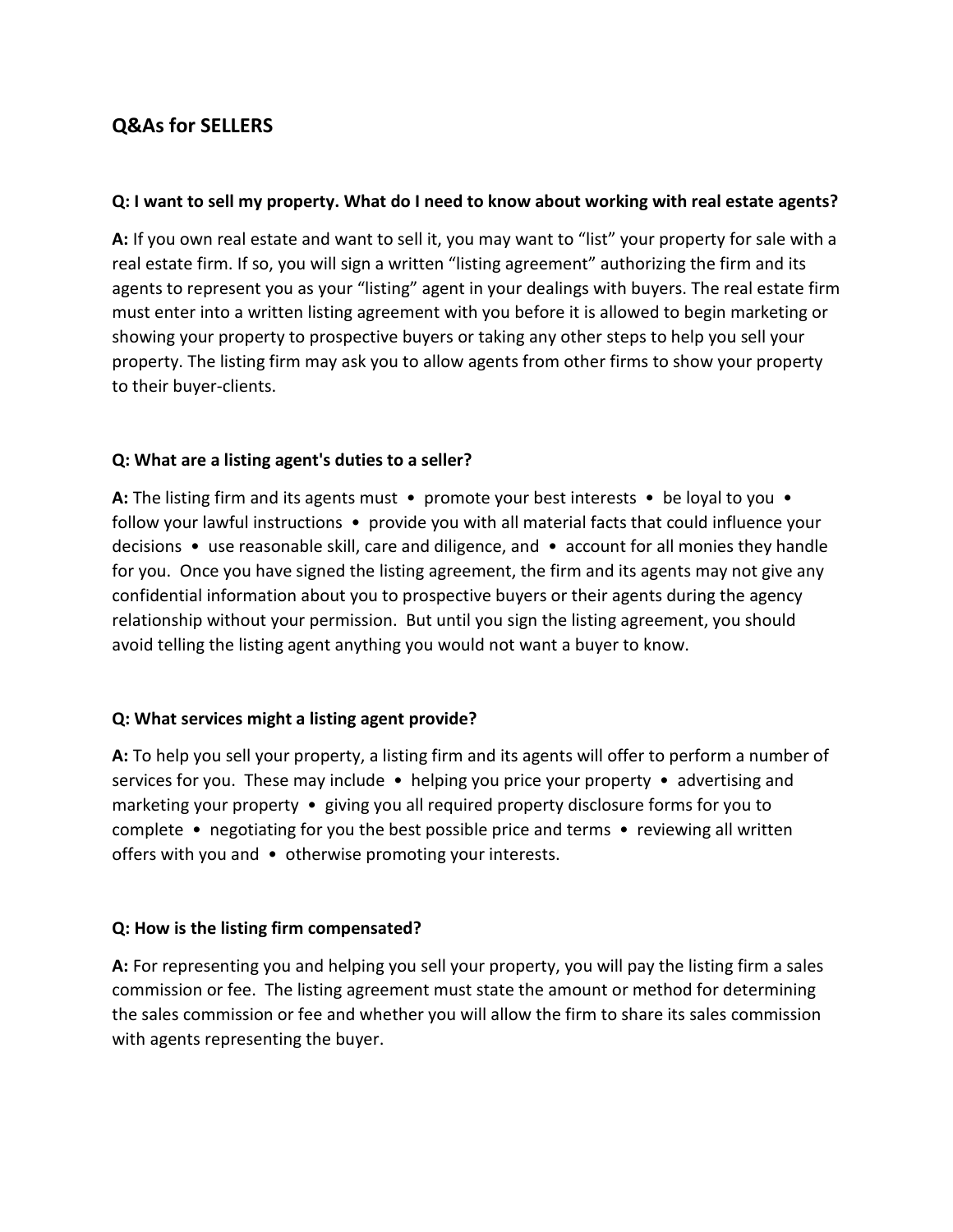# **Q: If I list my property with a real estate firm that also represents a buyer who wants to buy my property, what happens then?**

**A:** You may permit the listing firm **and** its agents to represent you and a buyer at the same time. This would mean that the real estate firm and all of its agents would represent you and the buyer equally. This "dual agency relationship" will happen if an agent with your listing firm is working as a buyer's agent with someone who wants to purchase your property. If you have not already agreed to a dual agency relationship in your listing agreement and this is acceptable to you, your listing agent will ask you to amend your listing agreement to permit the firm to act as agent for both you and the buyer. Any agreement between you and a firm that permits dual agency must be put in writing no later than the time the buyer makes an offer to purchase. Both you, as seller, and the buyer must consent in writing to dual agency.

## **Q: What is the risk if I agree to dual agency?**

**A:** Dual agency creates a potential conflict of interest for the firm that represents you, since its loyalty is divided between you and the buyer. It is especially important that you have a clear understanding of what your relationship is with the firm and with the firm's individual agents, since all of them are dual agents. A dual agent must treat buyers and sellers fairly and equally and cannot help one party gain an advantage over the other party. Although each dual agent owes both their buyer and seller client the same duties, buyers and sellers can prohibit dual agents from divulging certain confidential information about them to the other party.

## **Q: How can I reduce the risk if dual agency occurs?**

**A:** To minimize conflicts of interest, some firms also offer a form of dual agency called "designated dual agency" where one agent in the firm represents only the seller and another agent represents only the buyer. The firm and the firm's other agents remain in dual agency. This option (when offered by a firm) may allow each "designated agent" to more fully represent each party. Under designated dual agency, each agent designated to represent the seller is prohibited from disclosing (1) that the seller may agree to any price or terms other than those established by the seller, (2) the seller's motivation for selling, or and (3) any information the seller has identified as confidential, unless otherwise required by statute or rule.

## **Q: Can I sell my property without hiring a real estate agent?**

**A:** Yes. In that case, you would be an unrepresented seller often referred to as For Sale By Owner or "FSBO." If you are selling your property without hiring an agent, then any agent involved in your transaction would be representing only the buyer. Do not share any confidential information with the buyer's agent. If the agent for the buyer asks you for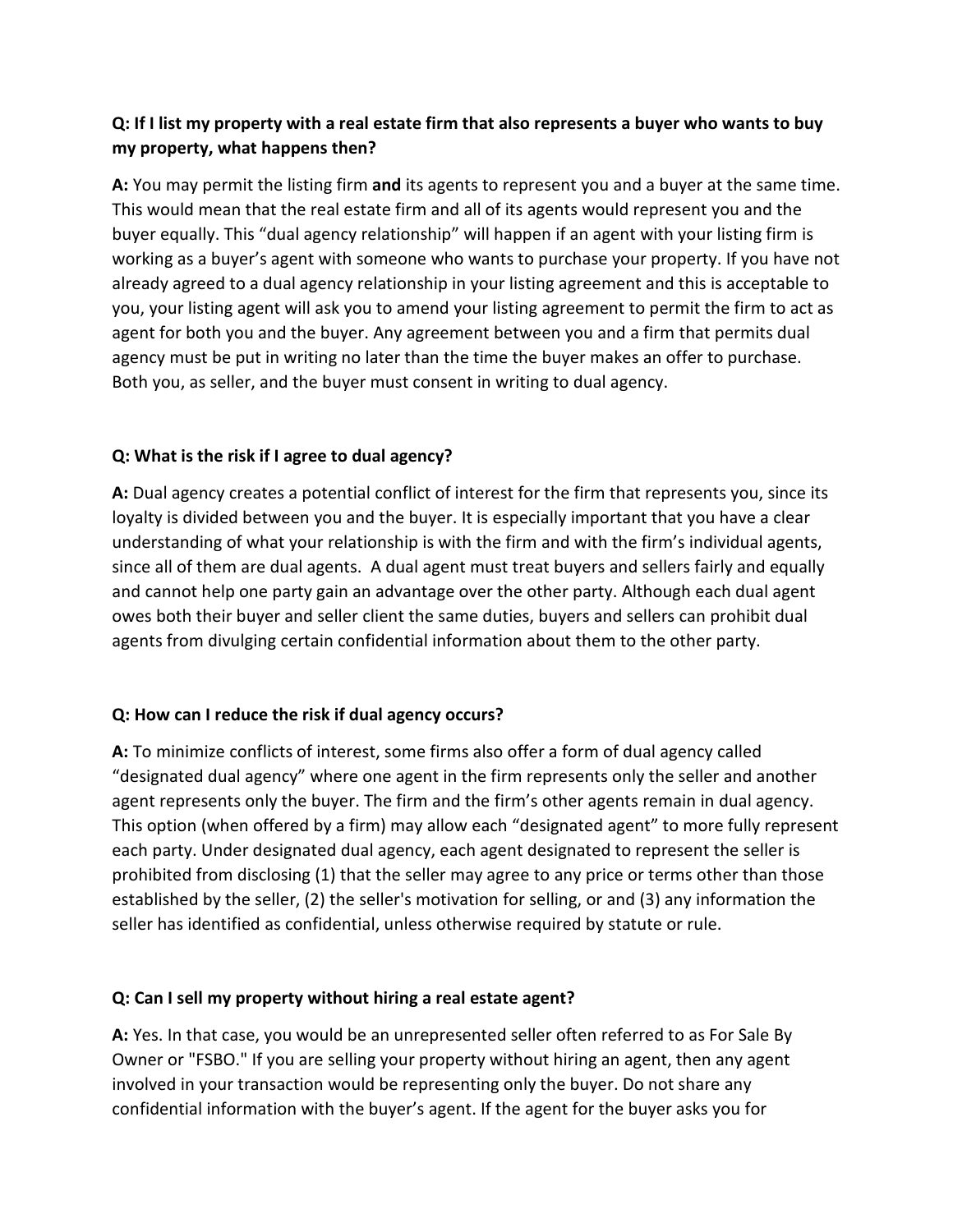compensation and you are willing to pay that agent, then you should enter into a written agreement that clearly expresses the terms and conditions of your obligation to pay the agent.

## **Q: What happens if the listing agreement expires?**

**A:** If the listing agreement expires after you enter into a contract to sell your property, then the listing agent and firm may continue representing you through the date of the closing and you may be responsible for compensating the listing firm in accordance with the provisions of the listing agreement. If the listing agreement expires without your property going under contract, then the listing agent/firm must immediately stop marketing your property unless you first enter into a new listing agreement with the firm.

# **Q&As for BUYERS**

#### **Q: I want to buy real estate. What do I need to know about working with real estate agents?**

**A:** When buying real estate, you may have several choices as to how you want a real estate firm and its agents to work with you. For example, you may want them to represent only you (as a buyer agent). You may be willing for them to represent both you and the seller at the same time (as a dual agent). Or you may agree to let them represent only the seller (seller's agent or subagent). Some agents will offer you a choice of these services. Others may not.

#### **Q: What are a buyer agent's duties to a buyer?**

**A:** If the real estate firm and its agents represent you, they must • promote your best interests • be loyal to you • follow your lawful instructions • provide you with all material facts that could influence your decisions  $\bullet$  use reasonable skill, care and diligence, and  $\bullet$  account for all monies they handle for you. Once you have agreed (either orally or in writing) for the firm and its agents to be your buyer agent, they may not give any confidential information about you to sellers or their agents during the agency relationship without your permission. But until you make this agreement with your buyer agent, you should avoid telling the agent anything you would not want a seller to know.

#### **Q: Must a buyer have a written agency agreement with the agent who represents the buyer?**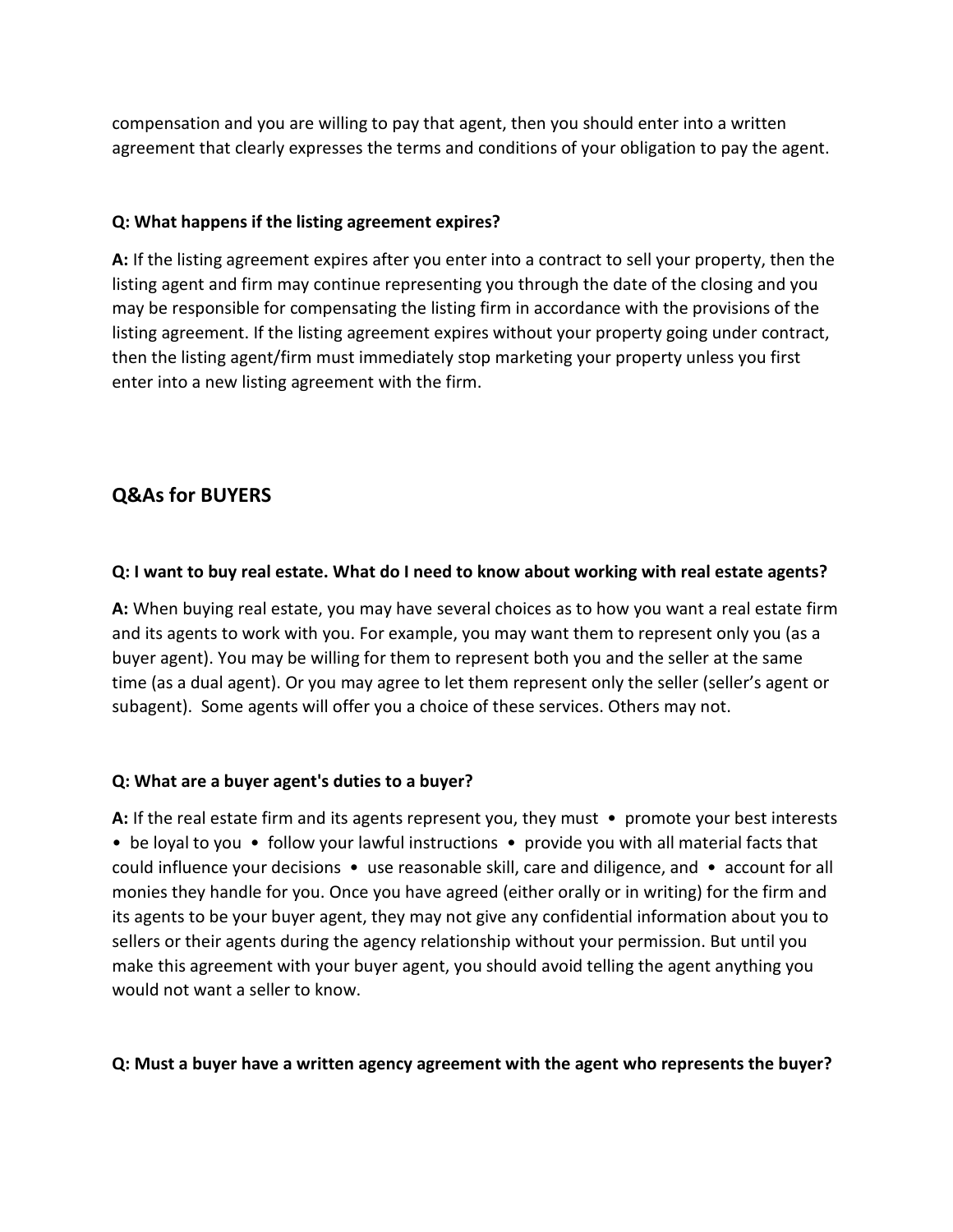**A:** To make sure that you and the real estate firm have a clear understanding of what your relationship will be and what the firm will do for you, you may want to have a written agreement when you first begin working with an agent. However, some firms may be willing to represent and assist you initially as a buyer agent without a written agreement. But if you decide to make an offer to purchase a particular property, the agent must enter into a written agency agreement with you before making a written or oral offer. If you do not sign the agency agreement, then the agent can no longer represent and assist you and is no longer required to keep information about you confidential.

## **Q: What services might a buyer agent provide?**

**A:** Whether you have a written or unwritten agreement, a buyer agent will perform a number of services for you. These may include helping you  $\bullet$  find a suitable property  $\bullet$  arrange financing • learn more about the property and • otherwise promote your best interests. If you have a written agency agreement, the agent can also help you prepare and submit a written offer to the seller.

## **Q: How is a buyer agent compensated?**

**A:** A buyer agent can be compensated in different ways. For example, you can pay the agent out of your own pocket. Or the agent may seek compensation from the seller or listing firm first, but require you to pay if the listing firm refuses. Whatever the case, be sure your compensation arrangement with your buyer agent is clearly indicated in a buyer agency agreement before you make an offer to purchase property and that you carefully read and understand the compensation provision.

# **Q: What happens if I want to buy a property listed by the same agent or firm that represents me?**

**A:** You may permit an agent or firm to represent you **and** the seller at the same time. This would mean that the real estate firm and all of its agents would represent you and the seller equally. This "dual agency relationship" will happen if you become interested in buying a property listed with your agent's firm. If you have not already agreed to a dual agency relationship in your (written or oral) buyer agency agreement and this is acceptable to you, then your buyer agent will ask you to amend the buyer agency agreement or sign a separate agreement or document permitting his or her firm to act as agent for both you and the seller. Any agreement between you and an agent that permits dual agency must be put in writing no later than the time you make an offer to purchase. Both the seller, and you, as buyer, must consent in writing to dual agency.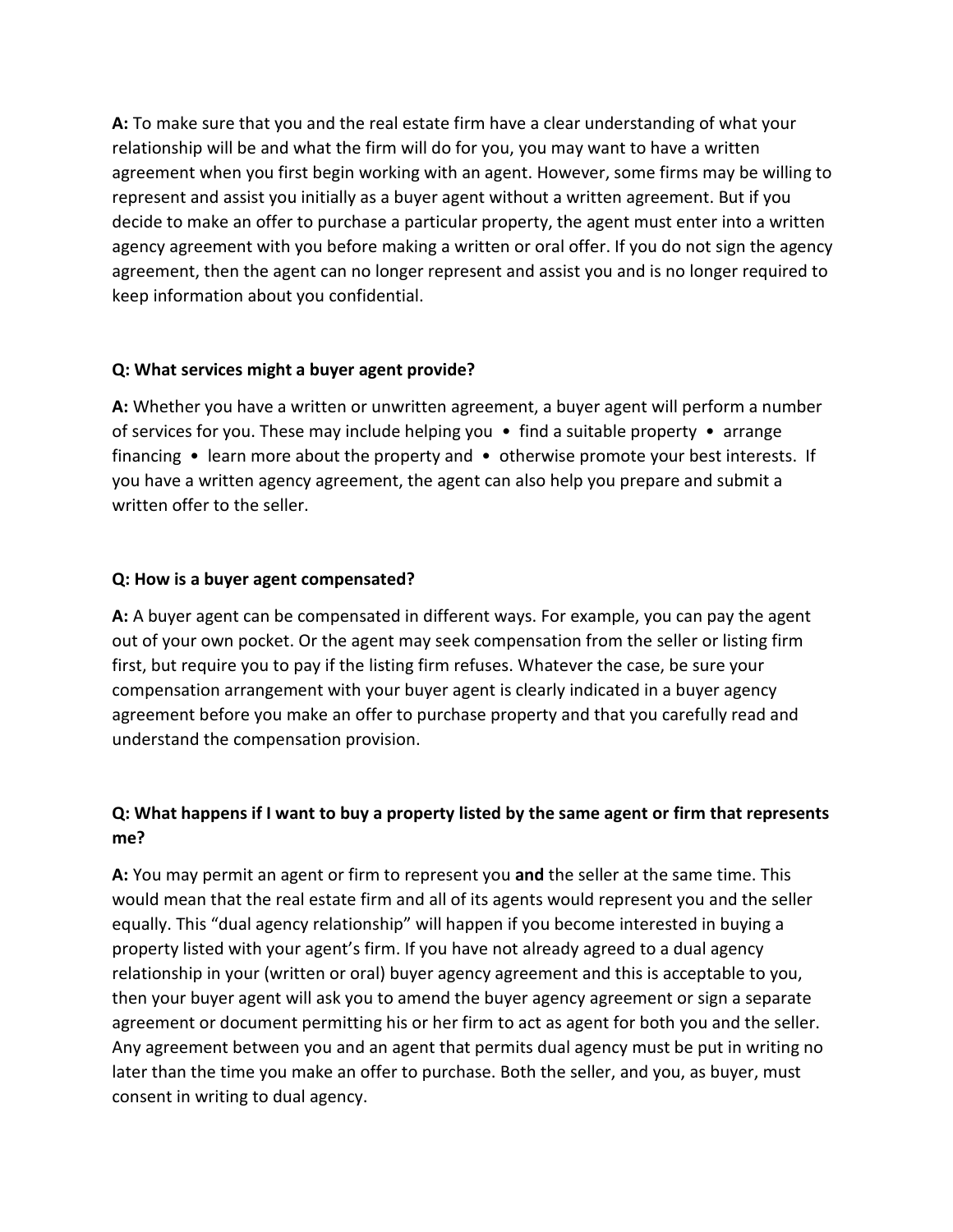## **Q: What is the risk if I agree to dual agency?**

**A:** Dual agency creates a potential conflict of interest for the firm that represents you since its loyalty is divided between you and the seller. It is especially important that you have a clear understanding of what your relationship is with the firm and all of its individual agents, since all of them are dual agents. This can best be accomplished by putting the agreement in writing at the earliest possible time and asking any questions that you may have. A dual agent must treat buyers and sellers fairly and equally and cannot help one party gain an advantage over the other party. Although each dual agent owes both their clients the same duties, buyers and sellers can prohibit dual agents from divulging certain confidential information about them to the other party.

## **Q: How can I reduce the risk if dual agency occurs?**

**A:** To minimize conflicts of interest, some firms also offer a form of dual agency called "designated dual agency" where one agent in the firm represents only the seller and another agent represents only the buyer. The firm and the firm's other agents remain in dual agency. This option (when offered by a firm) may allow each "designated agent" to more fully represent each party. Under designated dual agency, each agent designated to represent the buyer is prohibited from disclosing (1) that the buyer may agree to any price or terms other than those established by the buyer, (2) the buyer's motivation for buying, or and (3) any information the buyer has identified as confidential, unless otherwise required by statute or rule.

## **Q: What happens if the buyer agency agreement expires?**

**A:** If the buyer agency agreement expires after you entered into a contract to purchase a property, then your agent may continue to represent you through the date of the closing and you may be responsible for compensating the firm in accordance with the provisions of the buyer agency agreement. If you are not under contract to buy a property when your buyer agency agreement expires, then your agent must immediately stop representing you unless you first enter into a new buyer agency agreement with the agent.

## **Q: Can I buy real estate without hiring a real estate agent?**

**A:** Yes. If the real estate agent or firm that you contact does not offer buyer agency or you do not want them to act as your buyer agent, you can still work with the firm and its agents. However, they will be acting as the seller's agent (or "subagent"). The agent can still help you find and purchase property and provide many of the same services as a buyer's agent. The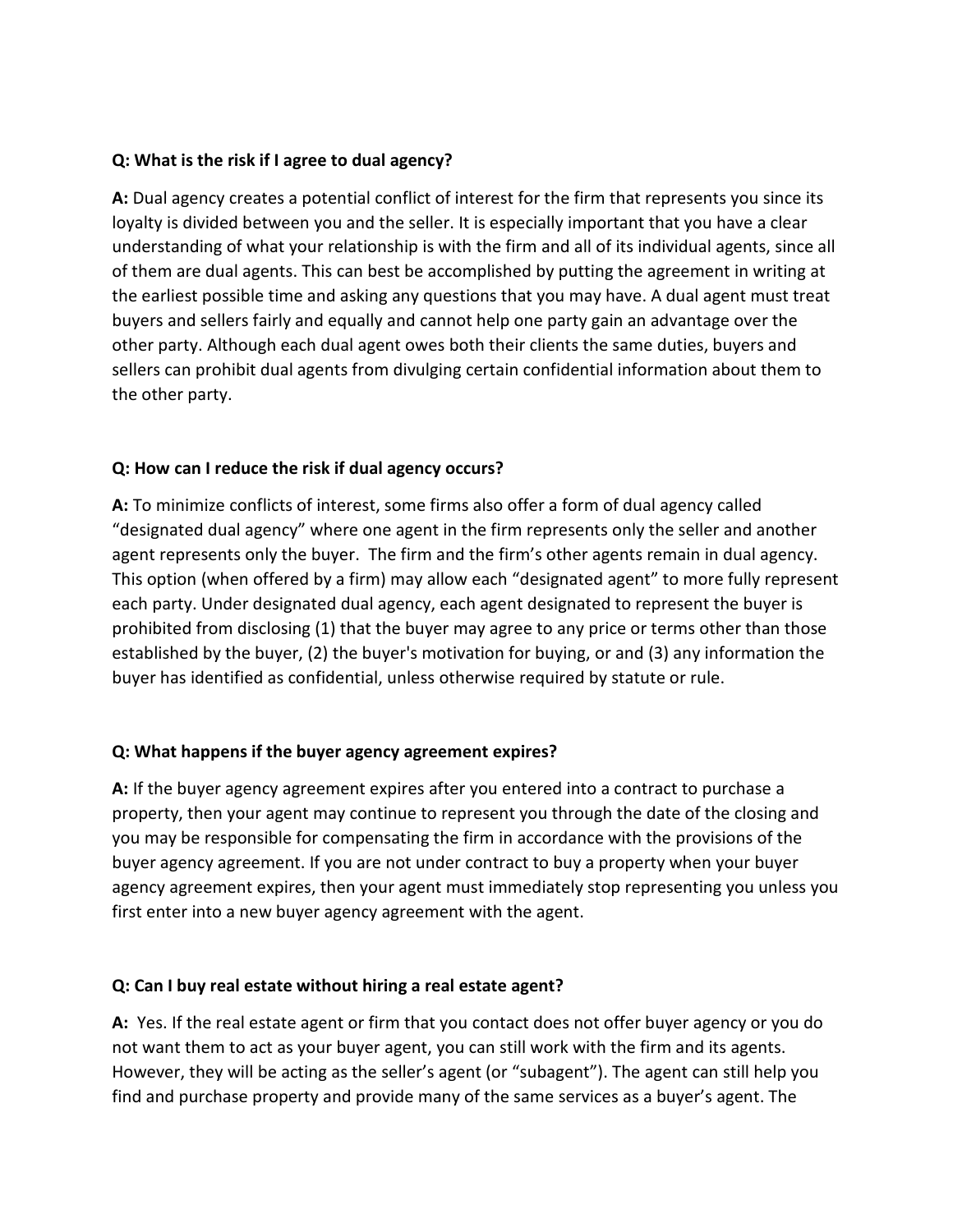agent must be fair with you and report any "material facts" (defects such as a leaky roof) about properties.

But remember, the agent represents the seller—not you—and therefore must try to obtain for the seller the best possible price and terms for the seller's property and cannot give you advice on buying the property if it will conflict with the seller's interests. Furthermore, a seller's agent is required to give the seller any information about you (even personal, financial or confidential information) that would help the seller in the sale of his or her property. Agents must tell you in writing if they are sellers' agents before they ask you about anything that can help the seller. But until you are sure that an agent represents you and is not a seller's agent, you should avoid saying anything you do not want a seller to know.

## **Q: If I am an unrepresented buyer, who pays the real estate agent?**

**A:** Unless you agree otherwise, seller's agents are compensated by the sellers.

## **Q: Can the real estate agent who represents the seller require me to hire an agent to represent me?**

**A:** No. While it may benefit you to hire an agent, there is no law requiring a buyer to hire a real estate agent to buy real estate.

#### **TERMINATION OF AGENCY AGREEMENTS**

# **Q: If I hire a real estate agent or firm to represent me, can I terminate the agency agreement before it expires?**

**A:** Maybe. An agency agreement is a contract between a buyer or seller and a real estate firm. Most agency agreements do not contain a provision allowing a buyer or seller to terminate the agreement before it expires without the consent of the other party. Generally, one party cannot terminate the agreement without the consent of the other party. If you and the firm both agree to terminate the agreement, then you both should sign a written agency termination agreement. If the agent asks for compensation in exchange for terminating the agreement, then you can agree or disagree or try to negotiate the amount of compensation. If an agency agreement contains a penalty or fee for early termination, the provision specifying the penalty or fee must be set forth in a clear and conspicuous manner. If you are not able to reach an agreement on the termination of the agency agreement, then you may consult your own attorney or simply wait until the agency agreement expires. The Real Estate Commission does not have the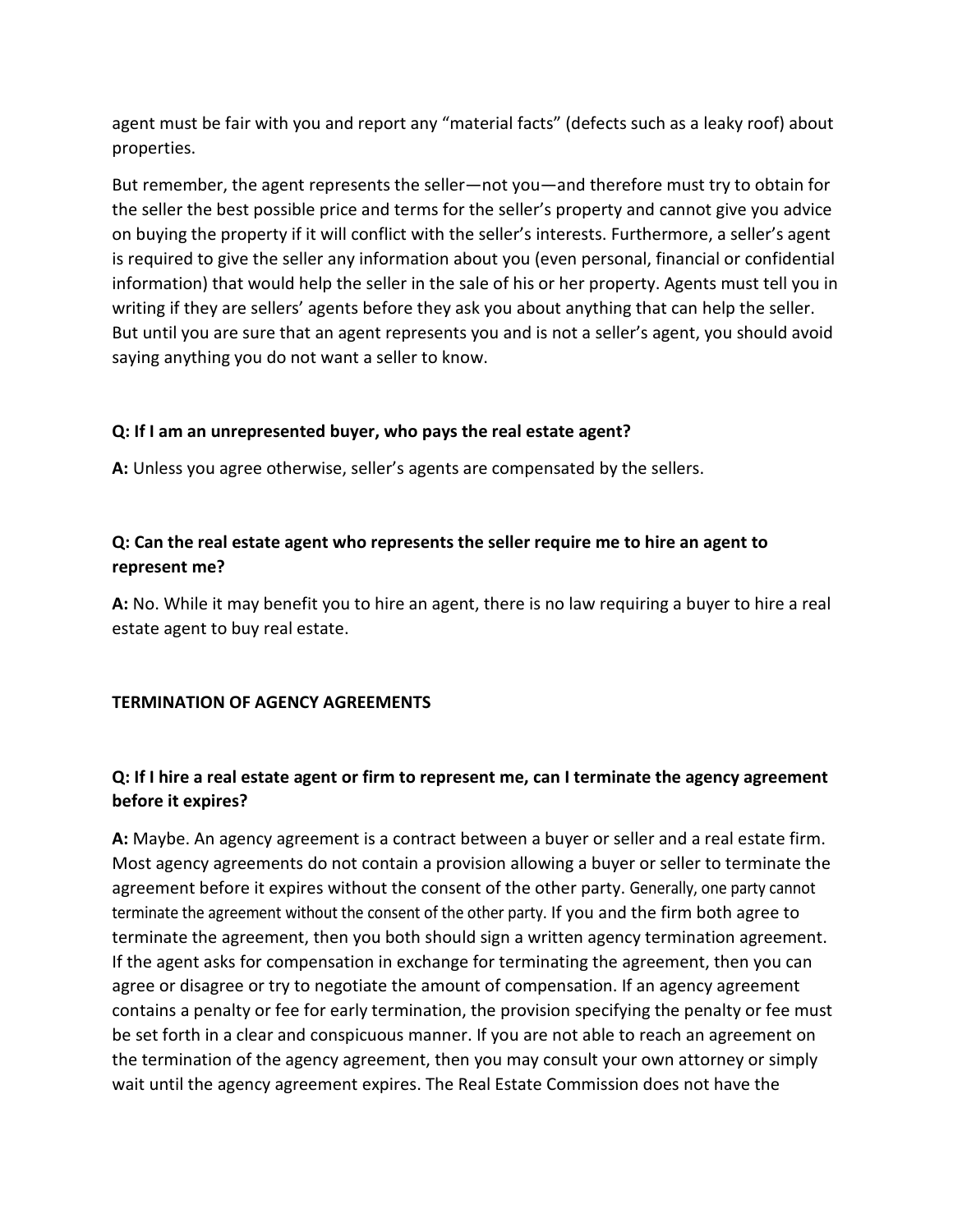authority to terminate agency agreements or to force a real estate agent to terminate an agreement.